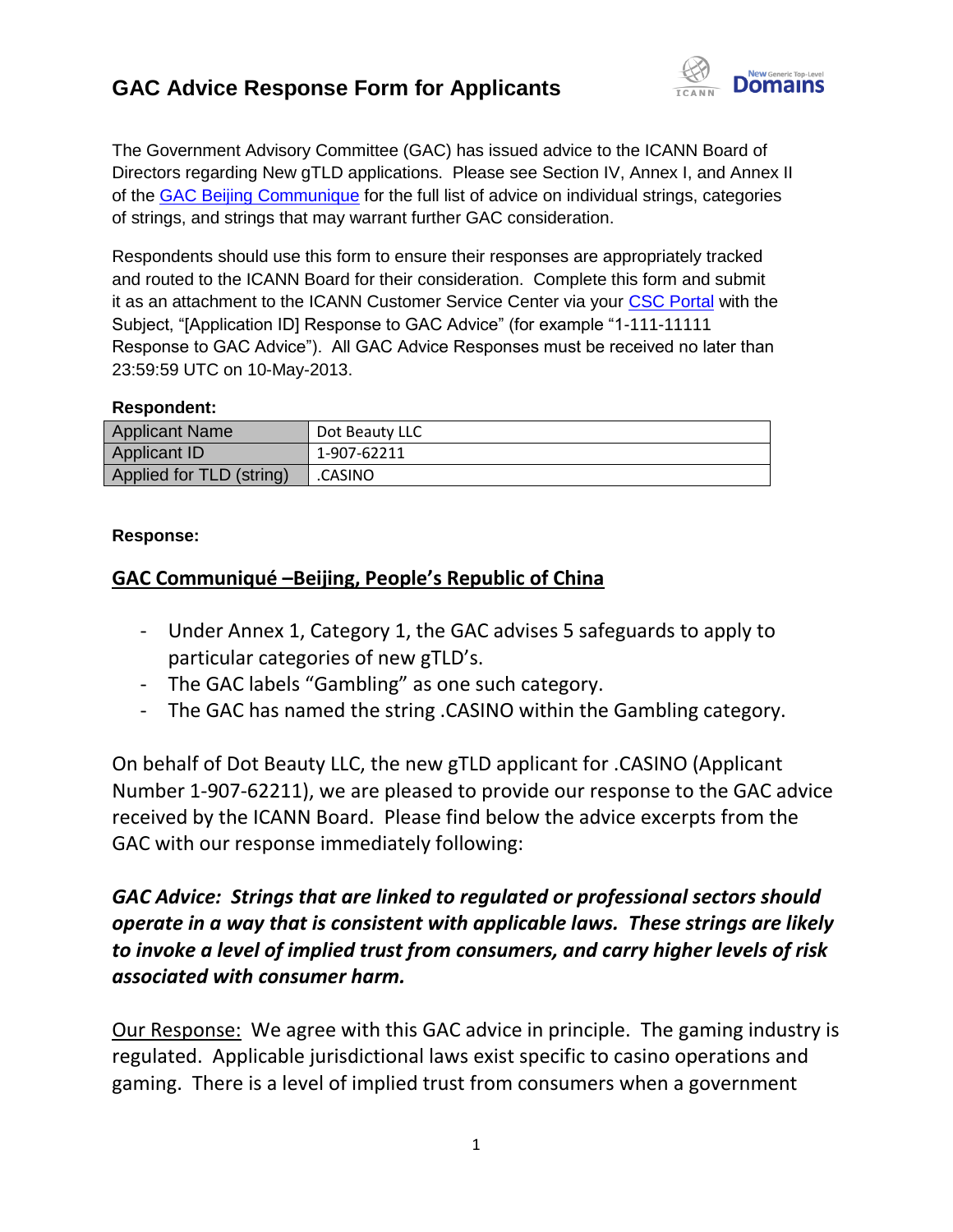

licensing environment is involved. Governments create Gaming Control Boards for the very reason of higher levels of risk associated with consumer harm.

We interpret this GAC advice to mean "casino" is not merely a generic term at the top level of the DNS hierarchy. Registration of a domain name at the second level in combination with .CASINO at the top level is what creates and sets forth a specific identity of the registrant to the public at large. Such an identity, when used in the context of gambling, has the effect of "casino" not being a generic term, but one a consumer presumes exists upon condition. Conditions are what imply a level of trust. Consistent with applicable laws, a business entity is not permitted to portray an identity to the public as a casino for gaming and wagering absent conditions placed upon it by a governmental licensing authority, such as a Gaming Commission.

The fact such conditions exist for casino operators is widely understood by the public at large and by the millions of consumers of casino products and services throughout the world. Such knowledge is what sets expectations for the implied level of trust consumers have in gaming operations today. Those that wish to benefit by being identified as a gaming operator accept these conditions. Domain name registrations in .CASINO produce such an identity. Consumers will naturally assume an identity in .CASINO means the entity posturing itself as a gaming operator has obtained proper governmental licensing credentials to offer gaming products and services. This assumption should be valid at all times.

In applying to ICANN for .CASINO, the Registry Operator faces the choice of either educating the global public at large that no such conditions exist for the registration of a .CASINO domain name (buyer beware) or taking on the responsibility of installing conditions into the registration process which serve to preserve consumer expectations and implied trust. A Registry Operator proposing to do neither for .CASINO is one that is willing to allow erosion of the public trust in the new gTLD program and the DNS in general which, in the case of .CASINO, increases the likelihood of consumer harm as a result. We believe this rationale captures the essence for the GAC specifically citing .CASINO with its Beijing advice to the ICANN Board, and we agree.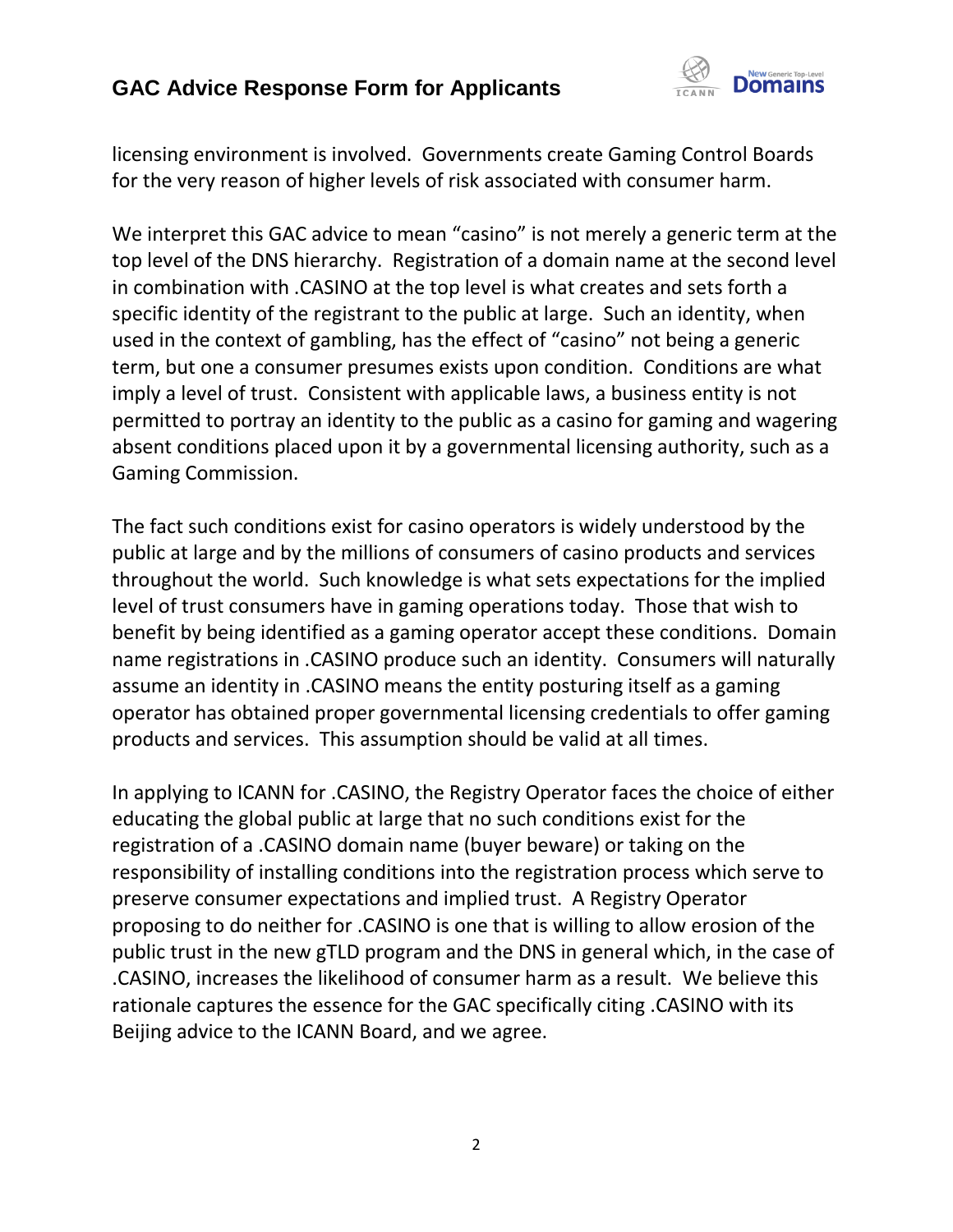

As stated in our application to operate .CASINO and reinforced in our PIC specifications, all registrants of a .CASINO domain name MUST show "evidence, such as from a Gaming Commission, Gaming Control Board, or similarly-situated regulator, prior to registration, that the registrant is a governmentally licensed gaming operator in good standing". This is coupled with a separate PIC specification which states "Real-time registration of .CASINO domain names will not be permitted". Communications we have had with representatives of the GAC, such as in response to the Early Warning, has indicated this approach to registry operations of .CASINO allay their concerns.

### *GAC Advice: Registry acceptable use policy must require registrants to comply with all applicable laws including those that relate to privacy, data collection, consumer protection (including in relation to misleading and deceptive conduct), fair lending, debt collection, organic farming, disclosure of data, and financial disclosures.*

Our Response: We agree in principle. Registry acceptable use policy will require registrants to comply with all applicable laws. Additionally, we note that governmental licensing requirements for gaming naturally require compliance with all applicable laws, as provided for in this advice, generally including those that relate to privacy, data collection, consumer protection (including in relation to misleading and deceptive conduct). Further, as we state in response to Question 28: One of those public interest functions for a responsible domain name registry includes working towards the eradication of abusive domain name registrations, including, but not limited to, those resulting from:

- \* illegal or fraudulent actions
- \* spam
- \* phishing
- \* pharming
- \* distribution of malware
- \* fast flux hosting
- \* botnets
- \* distribution of child pornography
- \* online sale or distribution of illegal pharmaceuticals"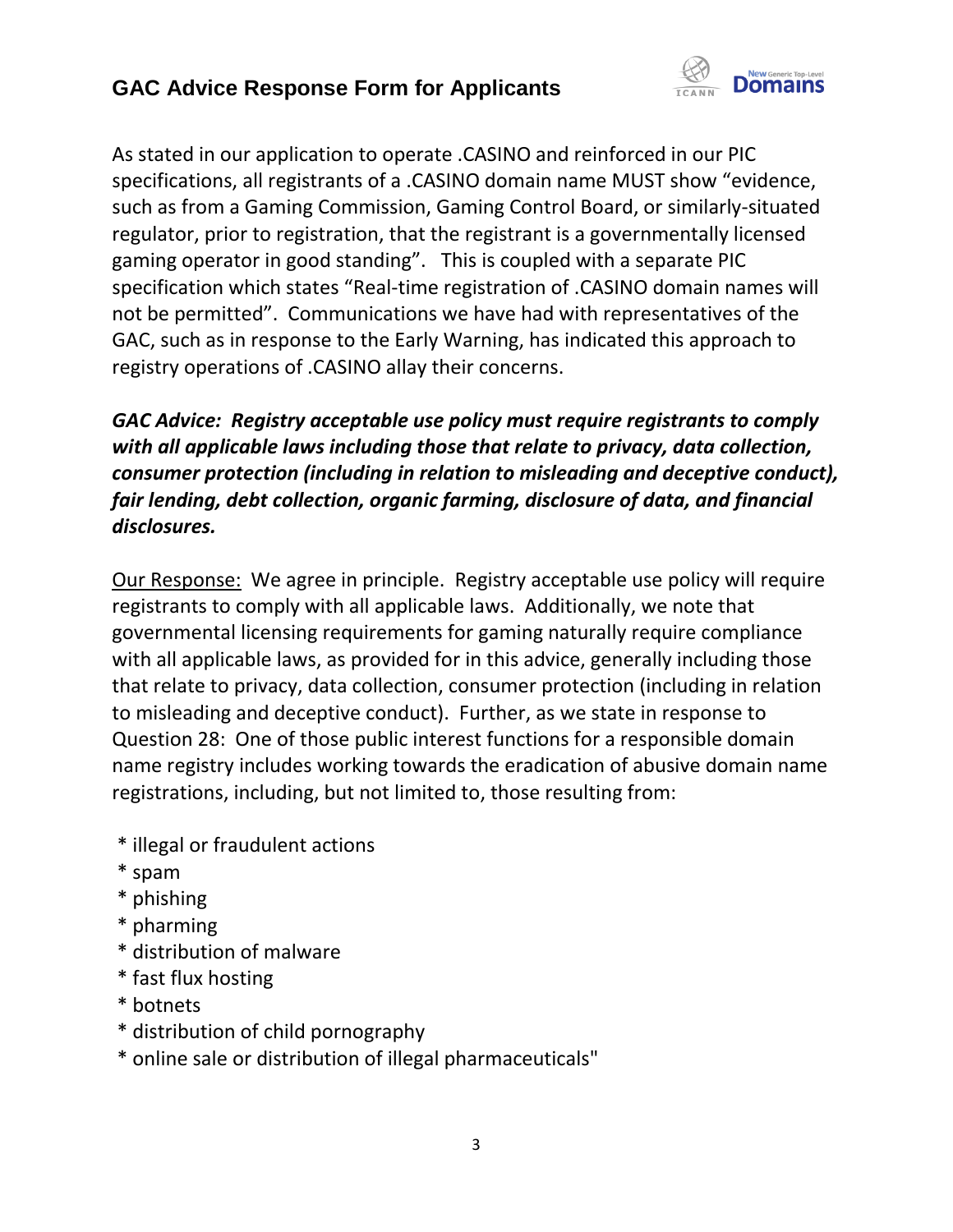

#### *GAC Advice: Registry operators will require registrars at the time of registration to notify registrants of the acceptable use policy.*

Our Response: We agree. Registrars accredited in .CASINO will be required in the registry/registrar agreement to notify registrants of the .CASINO acceptable use policy at the time of registration.

#### *GAC Advice: Registry Operators will require registrants who collect and maintain sensitive health and financial data implement reasonable and appropriate security measures commensurate with the offering of those services, as defined by applicable law and recognized industry standards.*

Our Response: We agree in principle. Registry acceptable use policy will require registrants to comply with all applicable laws, as stated above, and all applicable recognized industry standards. Further, all registrants of .CASINO domain names must be a governmentally-licensed gaming operator in good standing thereby inherently responsible to implement reasonable and appropriate security measures commensurate with the offering of those services to the public as such governmental licensing status may require.

#### **GAC Advice: Establish a working relationship with the relevant regulatory, or industry self-regulatory, body including developing a strategy to mitigate as much as possible the risks of fraudulent, and other illegal, activities.**

Our Response: We agree. The inherent nature of how we have proposed to operate .CASINO is a strategy that will produce working relationships with the appropriate regulatory body, such as the applicable Gaming Commission or Gaming Control Board, since such licensing is required as evidence from the registrant prior to registration.

*GAC Advice: Registrants must be required by the registry operator to provide a single point-of-contact for the notification of complaints or reports of registration abuse as well as the contact details of the relevant regulatory, or industry self-regulatory, bodies in their main place of business.*

Our Response: We agree.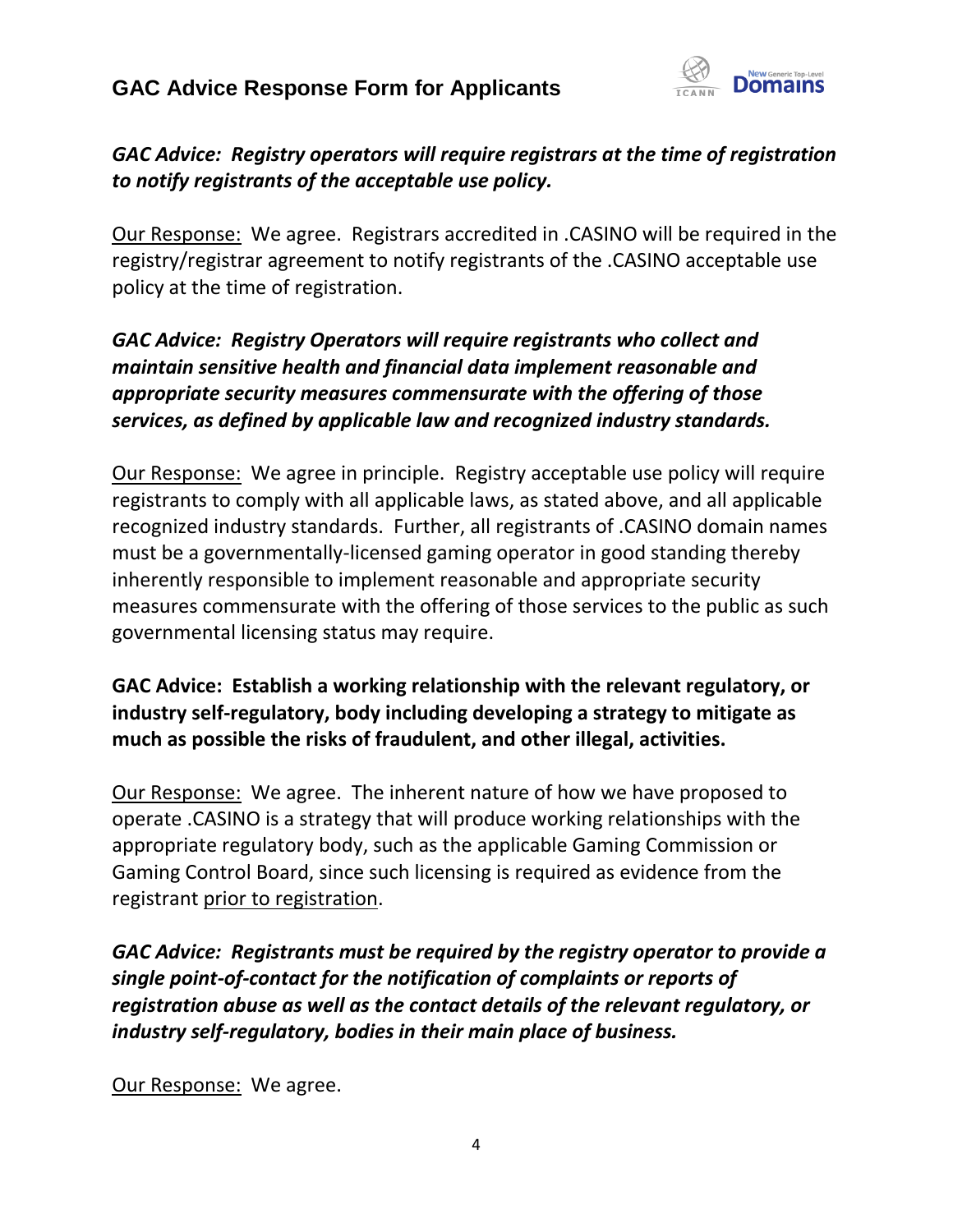

*GAC Advice: "In addition, some of the above strings may require further targeted safeguards, to address specific risks, and to bring registry policies in line with arrangements in place offline. In particular, a limited subset of the above strings are associated with market sectors which have clear and/or regulated entry requirements (such as: financial, gambling, professional services, environmental, health and fitness, corporate identifiers, and charity) in multiple jurisdictions, and the additional safeguards below should apply to some of the strings in those sectors".*

Our response: As we state above, in order to establish an identity in .CASINO a government approved gaming license is an entry requirement to registration in .CASINO. This condition mirrors the practice shared by governments throughout the world, therefore in line with arrangements in place offline, that a gaming license is required in order to gain market entry to gaming operations to the public. It is this established practice in the offline world we are incorporating into registry operations of .CASINO. Specifically, our registry policy and contractual obligation, requires all registrants of a .CASINO domain name to provide "evidence of a gaming license from a Gaming Commission, Gaming Control Board, or similarly-situated regulator, prior to registration" in order to gain market entry on the Internet with a .CASINO identity. Operationally speaking, "real time registration of .CASINO domain names will not be permitted" so that evidence of a gaming license can be verified by the registry prior to accepting registration.

While admittedly a highly restrictive approach to registration, perfectly permissible by the rules of the Guidebook, translating established practices from the offline world to the registration process of domain names where possible and practical offers separation and innovation for the Registry Operator. While not specifically cited by the GAC as rationale in its Beijing Communique, the GAC has stated innovation by registry operators is a public interest goal of gTLD expansion to be later evaluated. Where the GAC has cited specific strings for the need of additional safeguards, such as the case for .CASINO, offers the ICANN Board and community the opportunity to consider those applicants that have proposed innovative solutions to potential public policy concerns.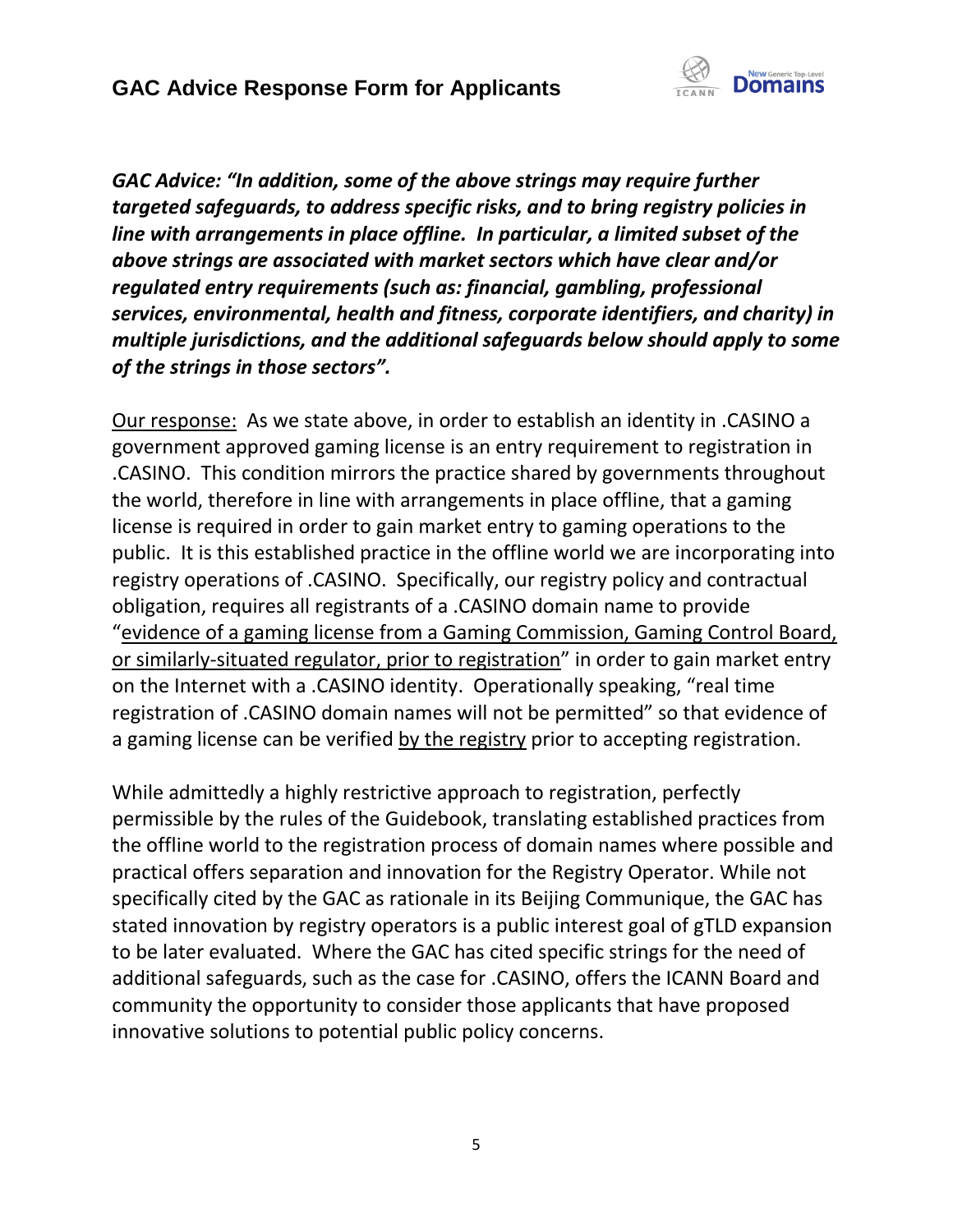

### *GAC Advice: At the time of registration the registry operator must verify and validate the registrants' authorizations, charters, licenses and/or other credentials for participation.*

Our Response: We agree. As provided for in our PIC Specification 3: "Evidence, such as from a Gaming Commission, Gaming Control Board or similarly-situated regulator, prior to registration, that the registrant is a governmentally-licensed gaming operator in good standing, will be required for all registrations." Registry operators which rely upon registrant self-certification at the time of registration, and/or post-verification of proper registrant authorizations, are not consistent with this GAC advice for .CASINO.

#### *GAC Advice: In case of doubt with regard to authenticity of licenses or credentials, registry operator should consult with relevant national supervisory authorities, or other equivalents.*

Our Response: We agree. Operationally, the very purpose of not allowing realtime registration in .CASINO is to investigate, particularly in the case of doubt, the authenticity of a gaming license. We would, as the registry operator, naturally consult with the appropriate Gaming Commission or Gaming Control Board as the case may be, for the purpose of validating credentials in order to remove any doubt prior to permitting registration.

### *GAC Advice: Registry operator must conduct periodic, post-registration checks with the above requirements in order to ensure they continue to conform to appropriate regulations and licensing requirements and generally conduct their activities in the interests of the consumers they serve.*

Our Response: We agree. Periodic, post-registration checks of good standing with the appropriate governmental gaming authority (i.e. licensing issuing body) must be conducted. Our approach is that a gaming license in good standing means the designated governmental authority finds the licensed operator (and .CASINO registrant) conducting its activities in the interests of the consumers for which such licensing rights and privileges permit. This serves as a natural safeguard and a fundamental reason why we believe verifying evidence of licensing credentials is critical specific to the .CASINO gTLD as we have proposed.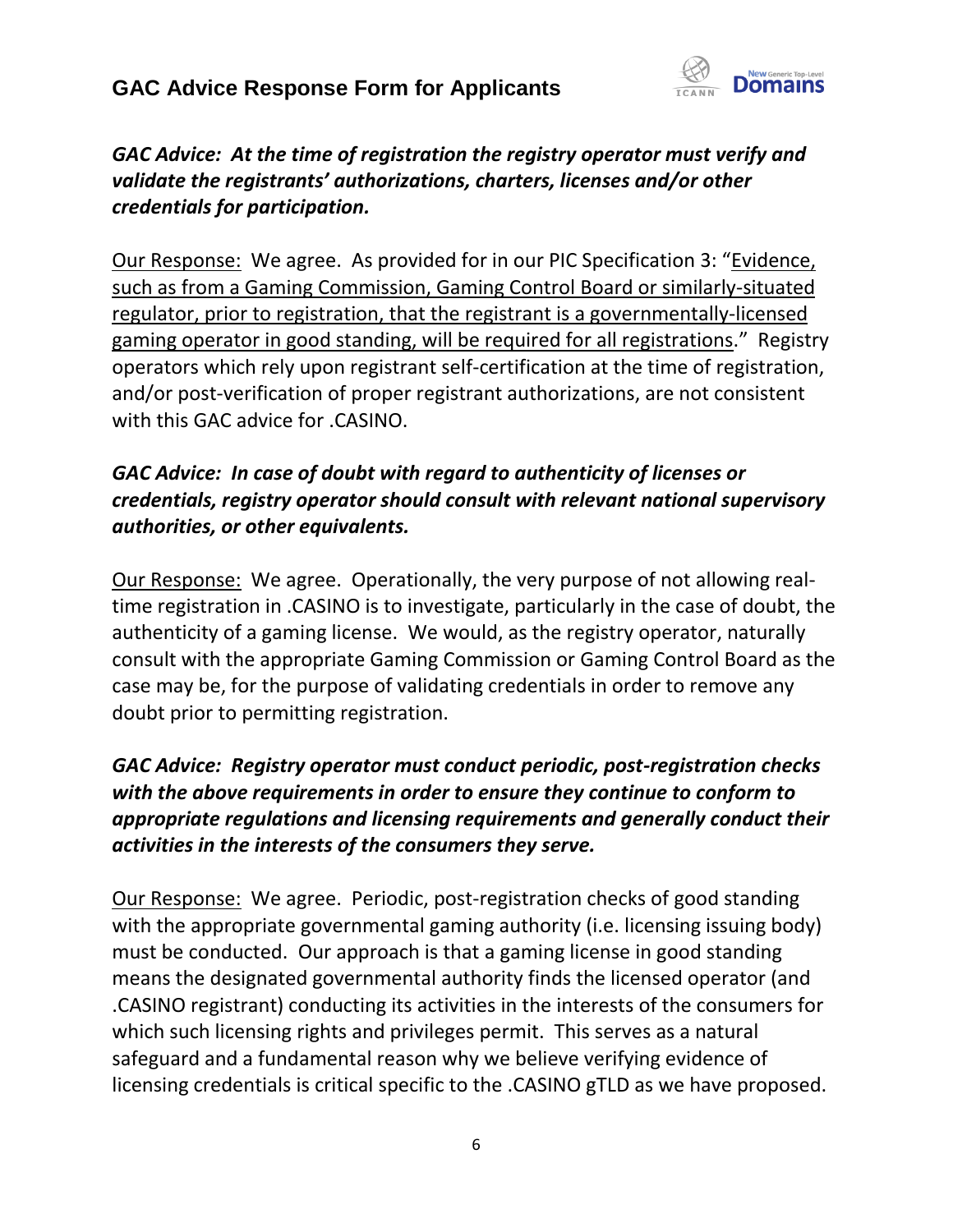

*GAC Advice, Restricted Access: As an exception to the general rule that the gTLD domain name space is operated in an open manner registration may be restricted, in particular for strings mentioned under Category 1. In these cases, the registration restrictions should be appropriate for the types of risks associated with the TLD. The registry operator should administer access in these kinds of registries in a transparent way that does not give an undue preference to any registrars or registrants, including itself, and shall not subject registrars to an undue disadvantage.*

Our Response: We agree. The GAC has named the string .CASINO under Category 1, thus applicable to this advice. We interpret "restricted access" to mean restricted access to registration (different than a self-certification and/or postverification model i.e. after the registry has allowed the registration). Our application for .CASINO provides for registration restrictions, prior to registration, appropriate for the types of risks associated as a condition of registration. This is to say the intent of our registration restrictions for .CASINO capture, by design, the intent of this GAC advice.

As the Registry Operator for .CASINO, we confirm our intent to administer access in .CASINO "in a transparent way that does not give an undue preference to any registrars or registrants, including itself, and shall not subject registrars to an undue disadvantage." For example, the condition of providing evidence of a gaming license from a governmental authority in order to gain entry (registration) in .CASINO is a transparent way that does not give undue preference except to those able to meet this standard (thus the exception).

#### *GAC Advice, Exclusive Access: For strings representing generic terms, exclusive registry access should serve a public interest goal.*

Our Response: We agree while also noting that our application for .CASINO does not propose exclusive registry access (but does propose restricted access as explained above). Registration in .CASINO, later used to promote gaming activities, signals to consumers licensing conditions have been met. This causes an identity in .CASINO to be descriptive.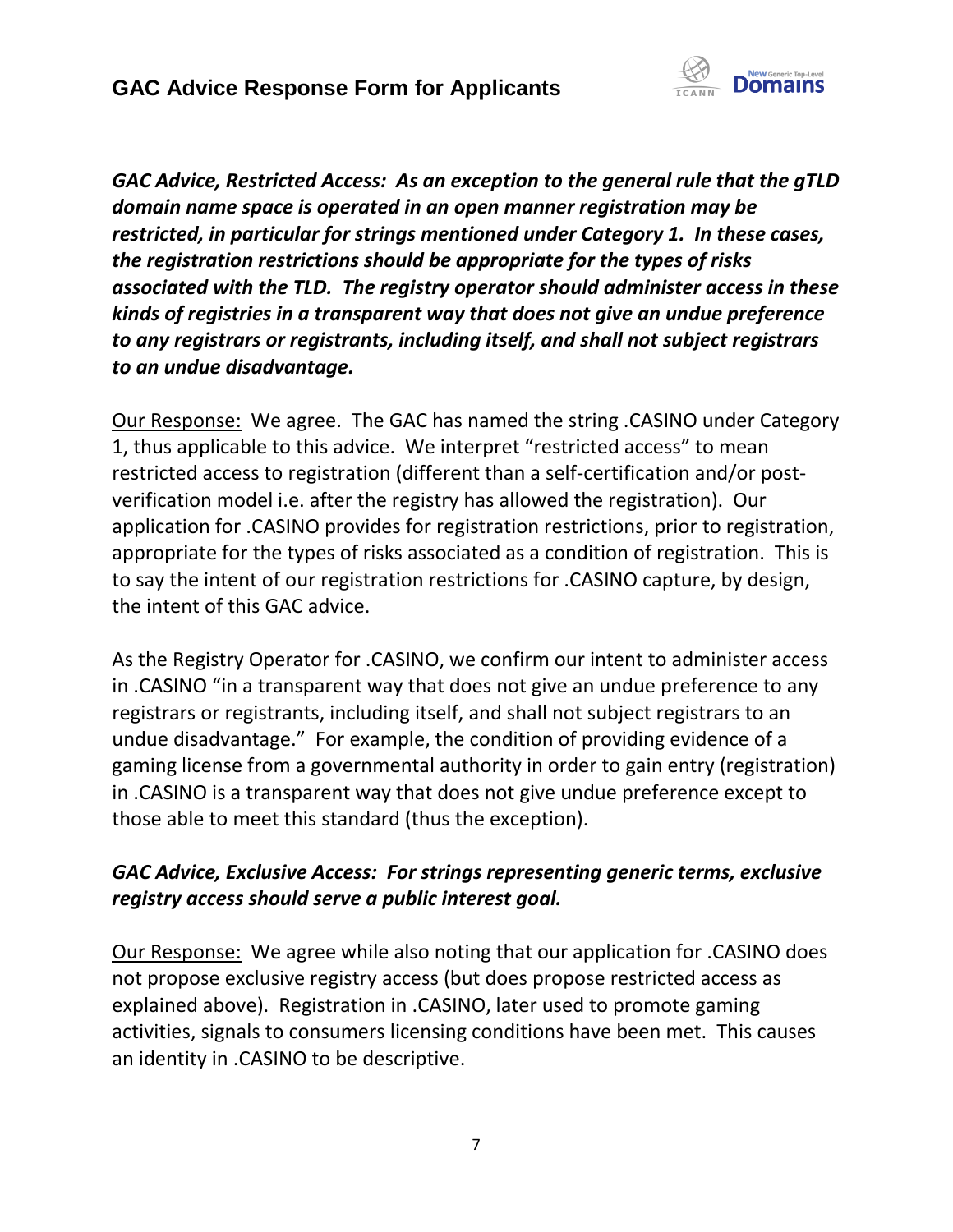

#### The GAC's Six safeguards for all new gTLDs:

*GAC Advice, WHOIS verification and checks: Registry Operators will conduct checks on a statistically significant basis to identify registrations in its gTLD with deliberately false, inaccurate, or incomplete WHOIS data at least twice per year. Registry operators will weight the sample towards registrars with the highest percentages of deliberately false, inaccurate or incomplete records in the previous checks. Registry operators will notify the relevant registrar of any inaccurate or incomplete records identified during the checks, triggering the registrar's obligation to solicit accurate and complete information from the registrant.*

#### Our Response: We agree.

*GAC Advice, Mitigating abusive activity: Registry operators will ensure that terms of use for registrants include prohibitions against the distribution of malware, operation of botnets, phishing, piracy, trademark or copyright infringement, fraudulent or deceptive practices, counterfeiting or otherwise engaging in activity contrary to applicable law.*

Our Response: We agree. We also note that abusive behavior will be naturally mitigated by the requirement that all .CASINO registrants must provide evidence of being a governmentally-licensed gaming operator in good standing. All registrants in .CASINO will share the motivation of not wanting to place their governmental gaming license at risk by improper behavior in .CASINO. This is a built-in safeguard for mitigating abusive behavior in .CASINO further minimizing or eliminating social costs as compared to operators proposing unrestricted access.

*GAC Advice, Security checks: While respecting privacy and confidentiality, Registry operators will periodically conduct a technical analysis to assess whether domains in its gTLD are being used to perpetrate security threats, such as pharming, phishing, malware, and botnets. If Registry operator identifies security risks that pose an actual risk of harm, Registry operator will notify the relevant registrar and, if the registrar does not take immediate action, suspend the domain name until the matter is resolved.*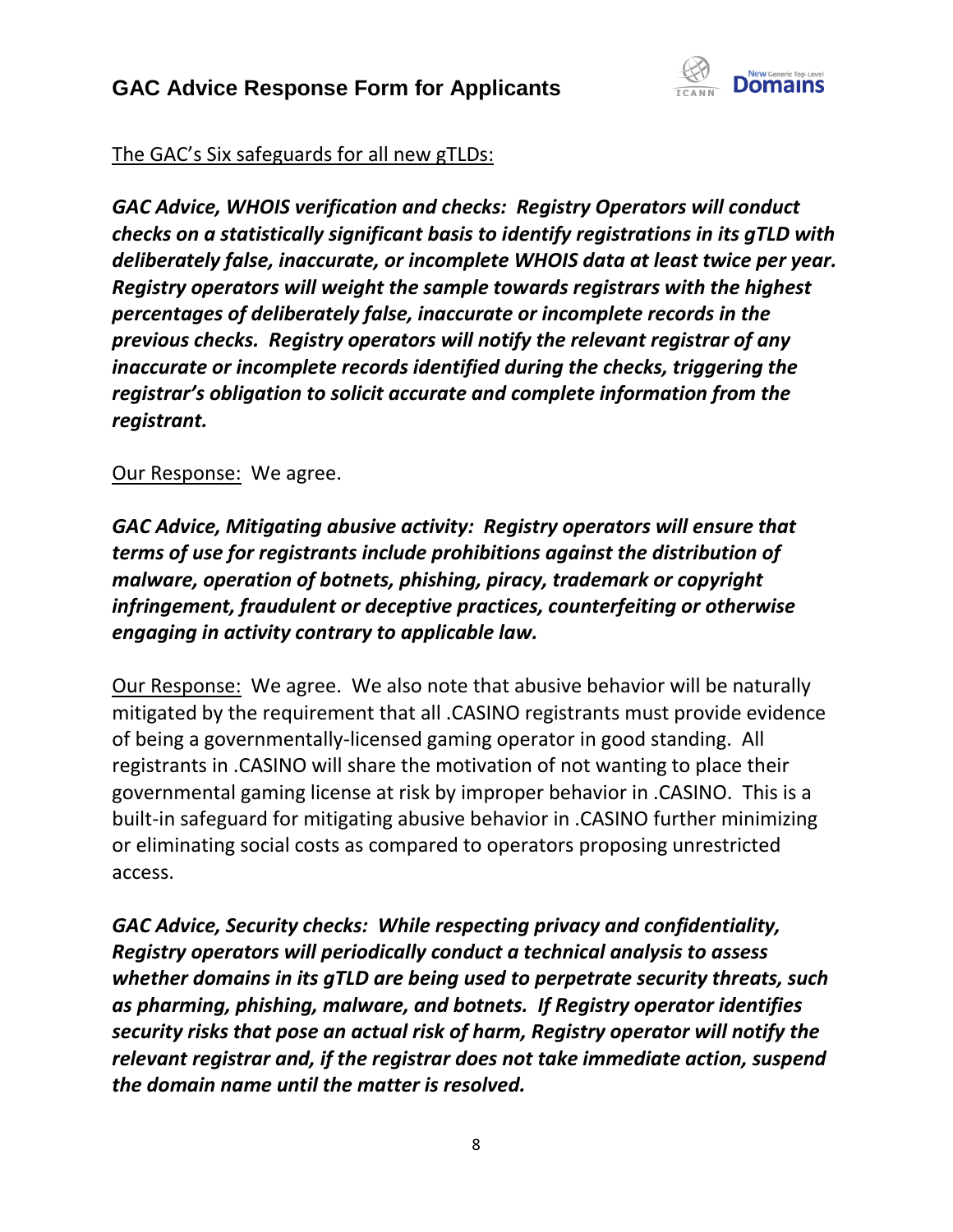

Our Response: We agree. As we state in response to Question 30: "Regular security audits by an accredited independent third party are commissioned to formally test & evaluate vulnerabilities & controls within the operations environment. Biannual internal security reviews are performed. The reviews emulate the evaluation performed in a security audit, but also provide detailed reviews of processes, procedures, & systems performance metrics."

We confirm the registry will suspend .CASINO domain names found to perpetrate security threats if registrars won't. We note the licensing credentials required to achieve registration in .CASINO will serve as a built-in safeguard to those motivated to gain entry in order to perpetrate security threats.

*GAC Advice, Documentation: Registry operators will maintain statistical reports that provide the number of inaccurate WHOIS records or security threats identified and actions taken as a result of its periodic WHOIS and security checks. Registry operators will maintain these reports for the agreed contracted period and provide them to ICANN upon request in connection with contractual obligations.*

Our Response: We agree. We note from our response to 26: We will offer searchability on the web-based Directory Service. We will offer partial match capabilities on the following fields: domain name, contacts and registrant's name, and contact and registrant's full postal address. We will offer exact match capabilities on the following fields: registrar ID, nameserver name, and nameserver's IP address for in-zone hosts (glue records). Compiling statistical reports of this data for purposes of measuring accuracy can be maintained and provided to ICANN upon request.

Similarly, in response to Question 30, Security: The documentation that results from internal reviews & external [security] audits are securely archived, & these records can be made available for third parties with management approval.

*GAC Advice, Mitigating and Handling Complaints: Registry operators will ensure that there is a mechanism for making complaints to the registry operator that the WHOIS information is inaccurate or that the domain name registration is being used to facilitate or promote malware, operation of botnets, phishing,*